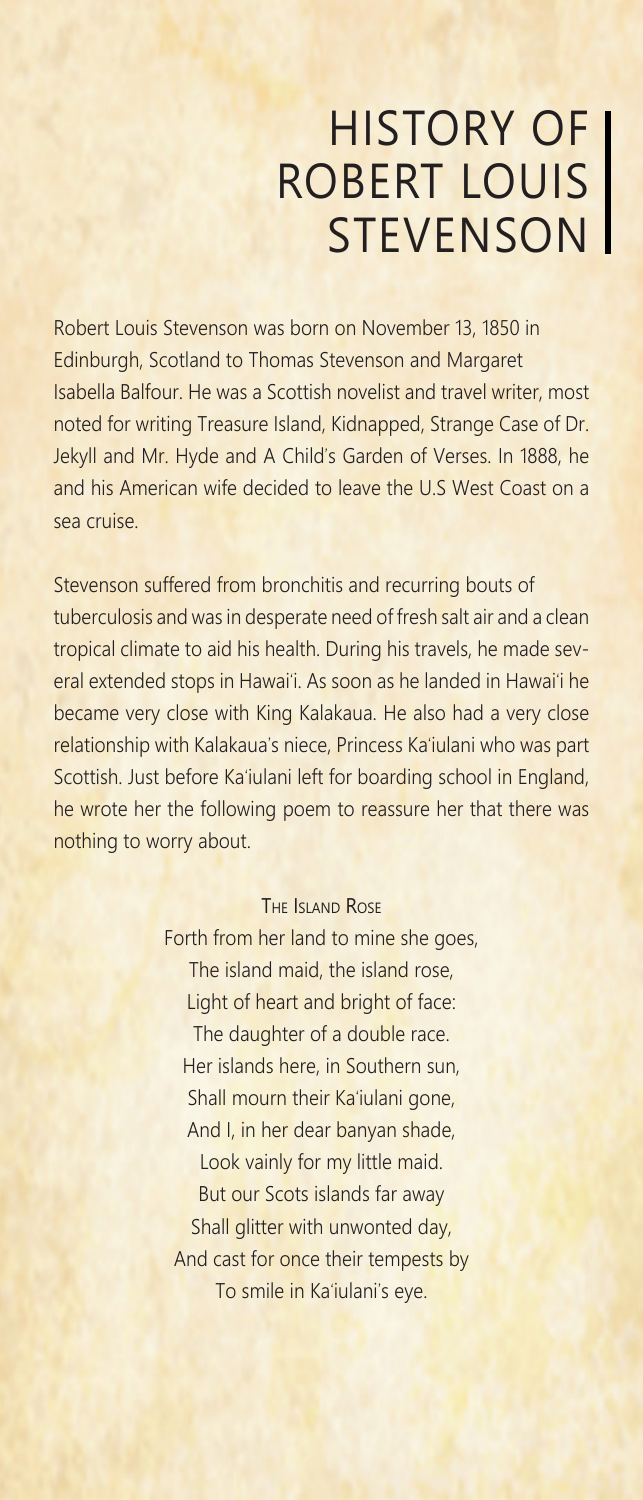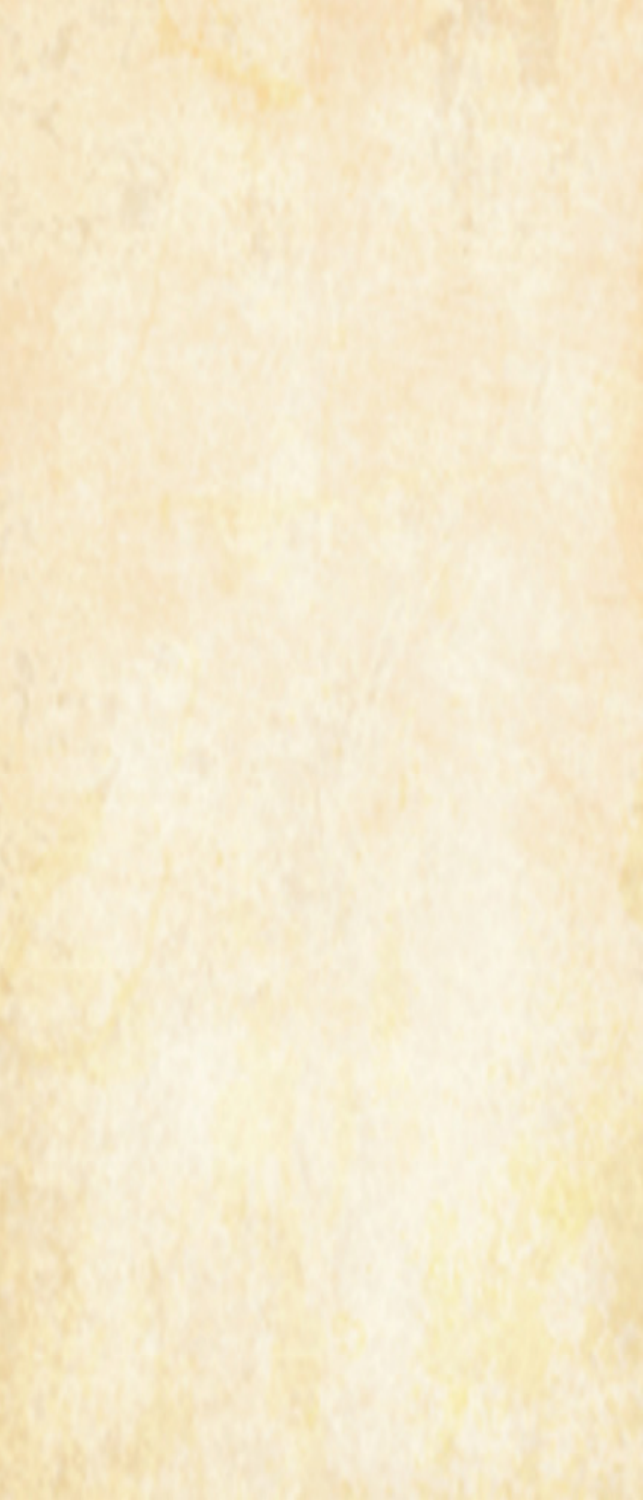# TABLE OF **CONTENTS**

| <b>CHAPTER 1 - Signature Cocktails</b>                  | page 1  |
|---------------------------------------------------------|---------|
| <b>CHAPTER 2 - By the Author</b>                        | page 2  |
| <b>CHAPTER 3 - Beer</b>                                 | page 3  |
| <b>CHAPTER 4 - Wine by the Glass</b>                    | page 4  |
| <b>CHAPTER 5 - Wine by the Bottle</b>                   | page 5  |
| <b>CHAPTER 6 - Flights</b>                              | page 7  |
| <b>CHAPTER 7 - Premium Sake</b>                         | page 8  |
| <b>CHAPTER 7 - Japanese Whisky &amp; Shochu</b>         | page 9  |
| <b>CHAPTER 8 - Spirits</b>                              | page 10 |
| <b>CHAPTER 10 - Ports, Dessert Wines &amp; Cordials</b> | page 12 |

Follow us on Instagram @stevensonslibrarykauai

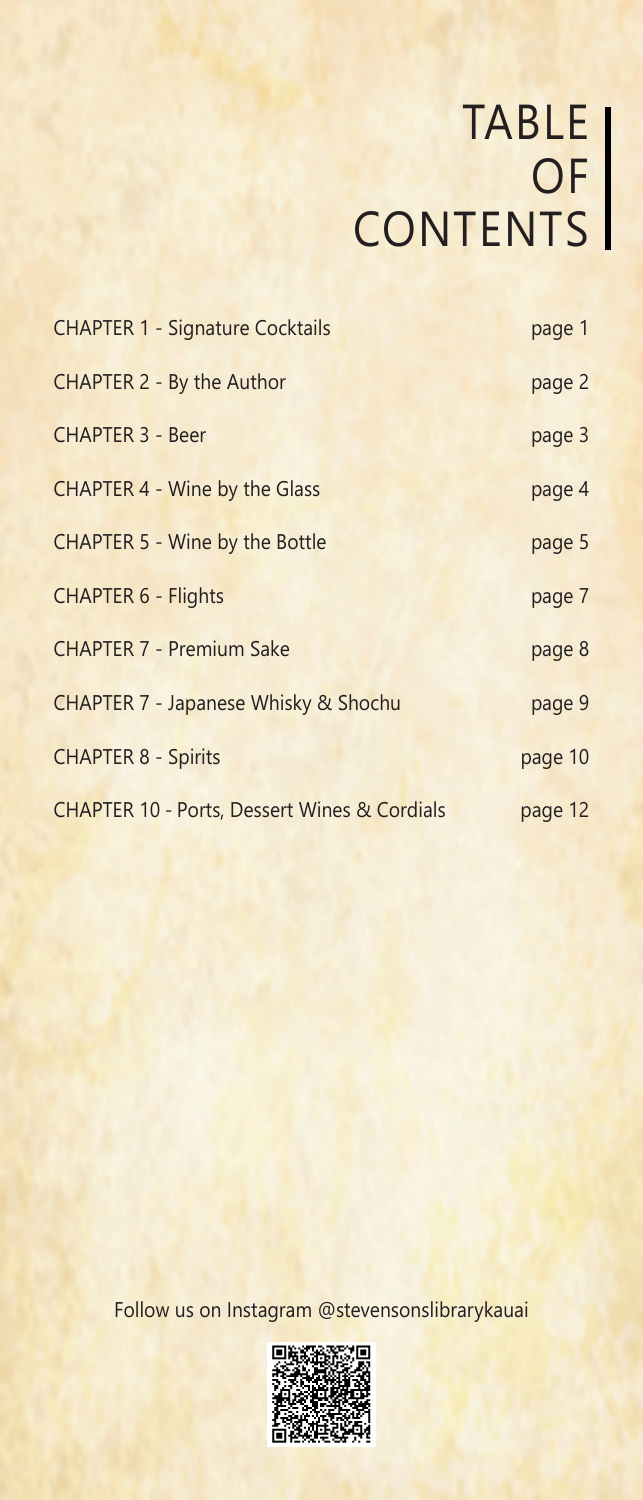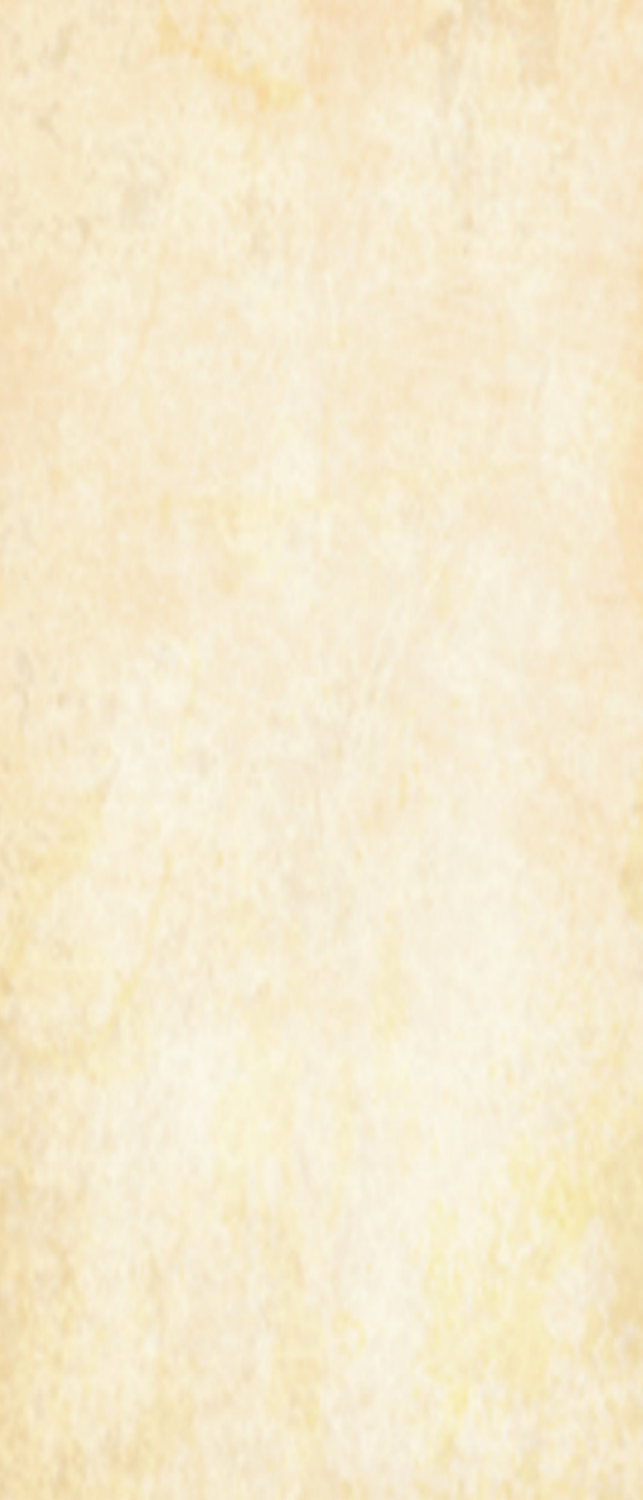### CHAPTER 1 Signature Cocktails

| <b>GRAPE GATSBY</b><br>woodford reserve bourbon   fonseca bin 27<br>lemon sour   aromatic bitters   fresh grated nutmeg           | 13 |
|-----------------------------------------------------------------------------------------------------------------------------------|----|
| YOU HAD ME AT OTHELLO<br>tito's handmade vodka   cointreau   giffard elderflower<br>giffard lichi-li   ginger syrup   lemon juice | 14 |
| <b>GIN EYRE</b><br>the botanist gin   tuaca   galliano l'autentico<br>lemon sour   pineapple juice   peychaud's bitters           | 14 |
| A COCKTAIL OF 2 CITIES<br>choya yuzu sake   hendrick's gin   giffard orgeat<br>regan's orange bitters                             | 14 |
| <b>WAR &amp; PEACH</b><br>templeton rye 6 yr   giffard crème de peche<br>giffard orgeat   lemon juice                             | 16 |
| THE OLD FASHIONED & THE SEA<br>buffalo trace bourbon   solerno blood orange   bitters                                             | 16 |
| <b>THE SMOKER &amp; THE RYE</b><br>whistlepig rye   candied cherry   carpano antica vermouth<br>served smoking                    | 20 |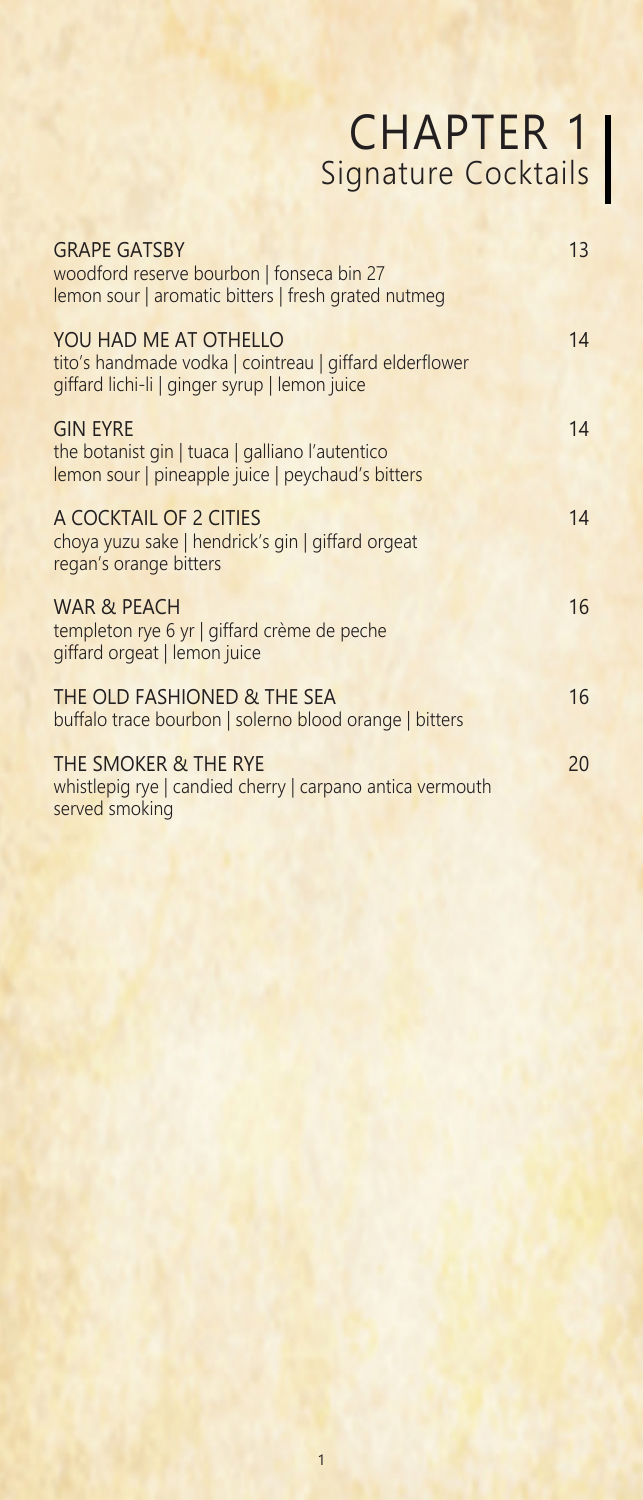# CHAPTER 2 By the Author

| Our bartenders have picked up many drink recipes over the years,<br>here are some of their favorites. |                 |
|-------------------------------------------------------------------------------------------------------|-----------------|
| <b>COCONUT COOLER</b><br>coconut sake   lime juice   simple syrup   basil                             | 12 <sup>2</sup> |
| <b>MANGO HEMINGWAY</b><br>mango rum   koloa white rum   luxardo cherry liqueur<br>grapefruit juice    | 12 <sup>2</sup> |
| "TRE" NUTTY HAWAIIANS<br>mac nut liqueur   coconut vodka   frangelico                                 | 12 <sup>2</sup> |
| <b>BLACK CHERRY BOMB</b><br>black cherry vodka   hakushika tanuki sake   bada bing cherry             | 12 <sup>2</sup> |
| <b>KOLOA KOOLA</b><br>coconut rum   midori   pineapple juice   dark rum float                         | 12 <sup>2</sup> |
| <b>SAMURAI MULE</b><br>pau maui vodka   strawberry   yuzu   shiso   ginger beer                       | 12 <sup>2</sup> |
| <b>ANACAPA</b><br>xicaru silver mezcal   lemon juice   curacao   aperol                               | 12 <sup>2</sup> |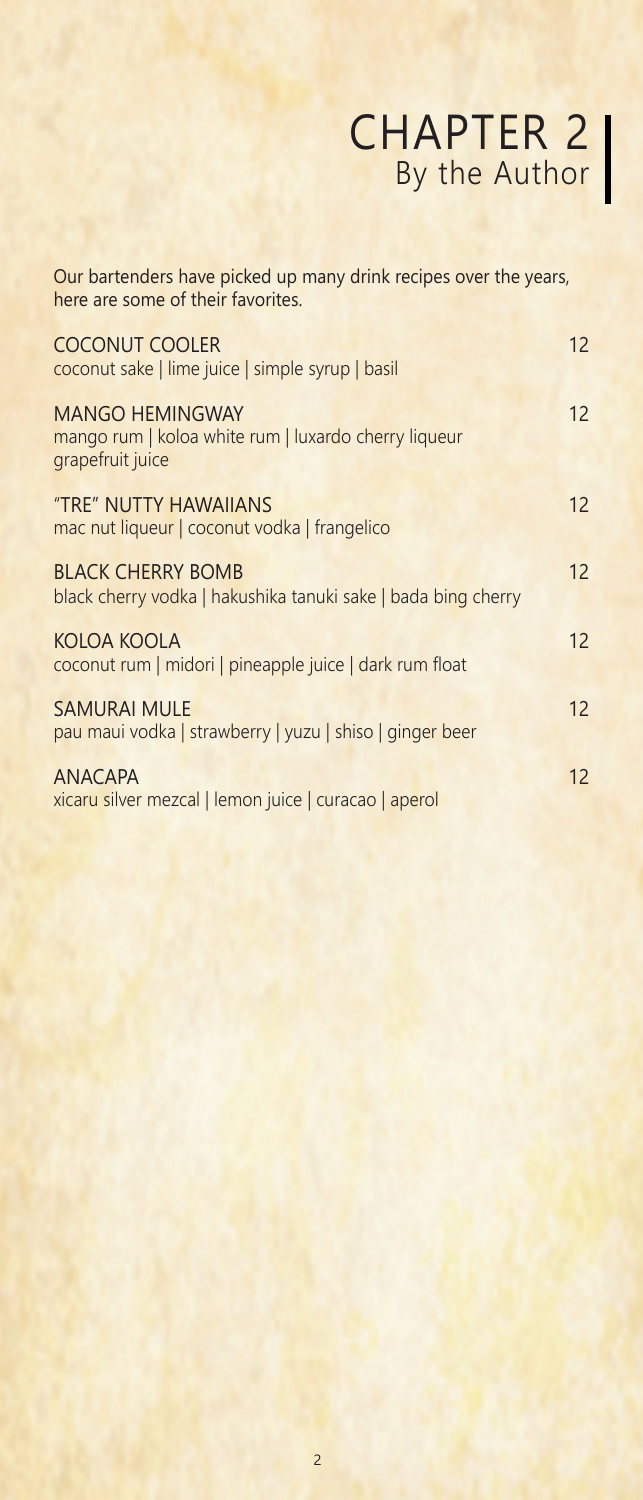# CHAPTER 3 Beer

| <b>DRAFT BEER</b><br>Kauai Brewing Company - Lilikoi Ale<br>Kauai Brewing Company - Waialeale Ale<br>Maui Brewing Company - Big Swell IPA<br>Kirin Brewing Company - Kirin Ichiban                      | 16 oz. pint<br>7<br>$\overline{7}$<br>$\overline{7}$<br>$\overline{7}$                 |
|---------------------------------------------------------------------------------------------------------------------------------------------------------------------------------------------------------|----------------------------------------------------------------------------------------|
| <b>CRAFT BEER</b><br>Kona Brewing Company - Longboard Lager<br>Kona Brewing Company - Fire Rock Pale Ale<br>Maui Brewing Company - CoCoNut Porter<br>Maui Brewing Company - Maui Blonde Lager           | 8<br>8<br>8<br>8                                                                       |
| <b>IMPORTED BEER</b><br><b>Asahi Super Dry</b><br>Corona   Corona Light<br><b>Guinness</b><br>Heineken   Heineken Light<br>Stella Artois<br>Sapporo<br>Echigo Koshihikari<br><b>Hitachino White Ale</b> | 8<br>$\delta$<br>$\begin{array}{c} 8 \\ 8 \end{array}$<br>8<br>10<br>12                |
| <b>DOMESTIC BEER</b><br><b>Blue Moon</b><br><b>Bud</b><br><b>Bud Light</b><br>Miller Light<br><b>Coors Light</b>                                                                                        | $\overline{7}$<br>$\overline{7}$<br>$\overline{7}$<br>$\overline{7}$<br>$\overline{7}$ |
| NON-ALCOHOLIC<br>Clausthaler                                                                                                                                                                            | 5                                                                                      |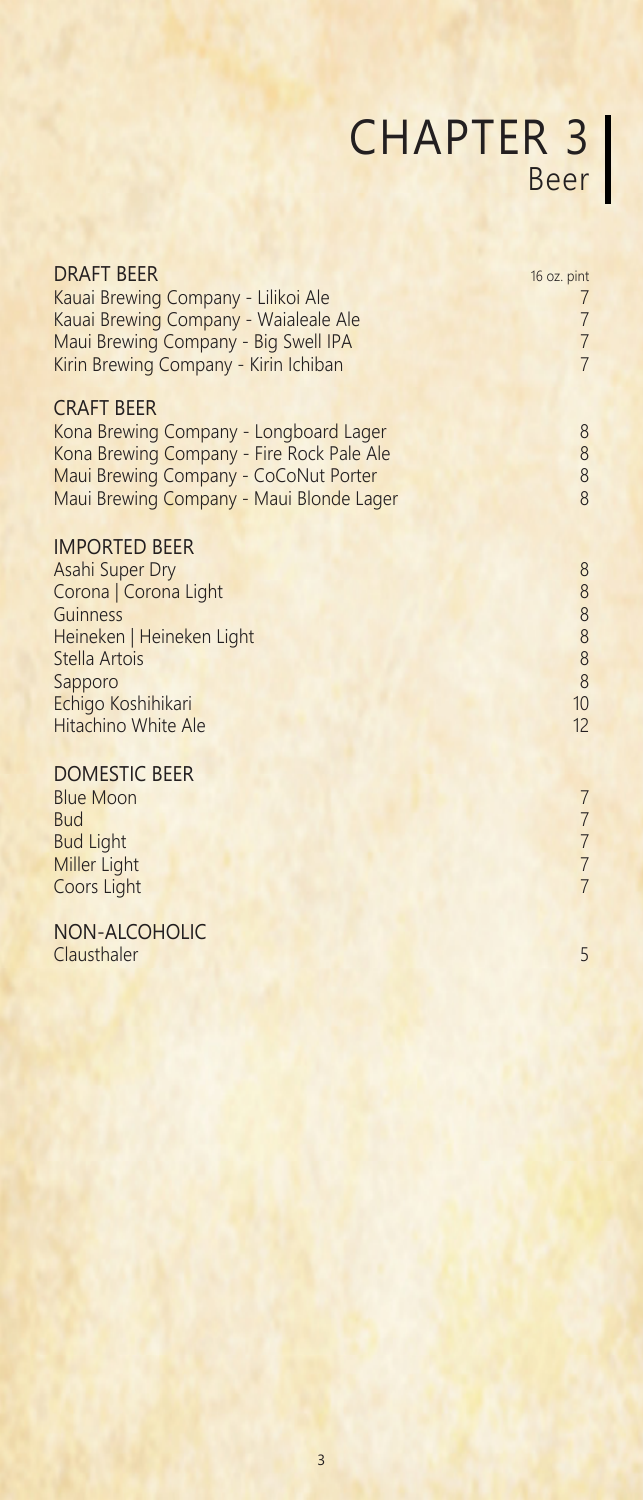### CHAPTER 4 Wine by the Glass

\*Wine vintages subject to change

| <b>SPARKLING</b><br>Canvas, Blanc de Blanc, Spumante, IT<br>Cavit Lunetta, Prosecco Brut, Trentino, IT<br>Domaine Chandon, Rosé, Sonoma County, CA<br>Taittinger, La Francaise, Champagne, FR                                                                                                                                                                       |                                              | 5 oz.<br>10 <sup>°</sup><br>10<br>13<br>22   |
|---------------------------------------------------------------------------------------------------------------------------------------------------------------------------------------------------------------------------------------------------------------------------------------------------------------------------------------------------------------------|----------------------------------------------|----------------------------------------------|
| <b>WHITE WINE</b>                                                                                                                                                                                                                                                                                                                                                   | 6 oz.                                        | 8 oz.                                        |
| <b>CHARDONNAY</b><br>Mer Soleil, "Unoaked", Monterey, CA<br>Stuhlmuller, Alexander Valley, CA<br>Ramey Wine Cellars, Russian River Valley, CA                                                                                                                                                                                                                       | 12<br>14<br>20                               | 15<br>19<br>27                               |
| <b>OTHER WHITES</b><br>Corvo, Moscato, Sicily, IT<br>Beringer, White Zinfandel, Sonoma County, CA<br>Ruffino, Pinot Grigio, Trentino-Alto Adige, IT<br>Hooked, Riesling, Rheinhessen, GER<br>Robert Weil, Riesling, Rheingau, GER<br>Kim Crawford, Sauvignon Blanc, Marlborough, NZ<br>Rombauer, Sauvignon Blanc, Carneros, CA<br>Cade, Sauvignon Blanc, Angwin, CA | 11<br>11<br>12<br>14<br>20<br>12<br>14<br>14 | 14<br>14<br>15<br>19<br>27<br>15<br>19<br>19 |
| <b>RED WINE</b>                                                                                                                                                                                                                                                                                                                                                     | 6 oz.                                        | 8 oz.                                        |
| <b>PINOT NOIR</b><br>Poppy, Monterey, CA<br>Joyce, Submarine Canyon, Monterey, CA<br>Goldeneye, Anderson Valley, CA<br>Soter Vineyards North Valley, Willamette Valley, OR 21                                                                                                                                                                                       | 13<br>18<br>20                               | 18<br>24<br>27<br>28                         |
| <b>MERLOT</b><br>Decoy, Sonoma County, CA<br>Whitehall Lane, St. Helena, CA<br>Emmolo, Fairfield, CA                                                                                                                                                                                                                                                                | 10 <sup>°</sup><br>18<br>20                  | 13<br>24<br>27                               |
| <b>CABERNET SAUVIGNON</b><br>L'Ecole 41, Columbia Valley, WA<br>Quilt, Rutherford, CA<br>Frank Family, Calistoga, CA                                                                                                                                                                                                                                                | 13<br>15<br>21                               | 18<br>20<br>28                               |
| <b>OTHER REDS</b><br>Catena, Malbec, Vista Flores, AR<br>Shatter, Grenache, Maury, FR<br>Bedrock, Zinfandel, North Coast, CA<br>Leviathan, Red Blend, Oakville, CA                                                                                                                                                                                                  | 12<br>13<br>14<br>18                         | 17<br>18<br>18<br>24                         |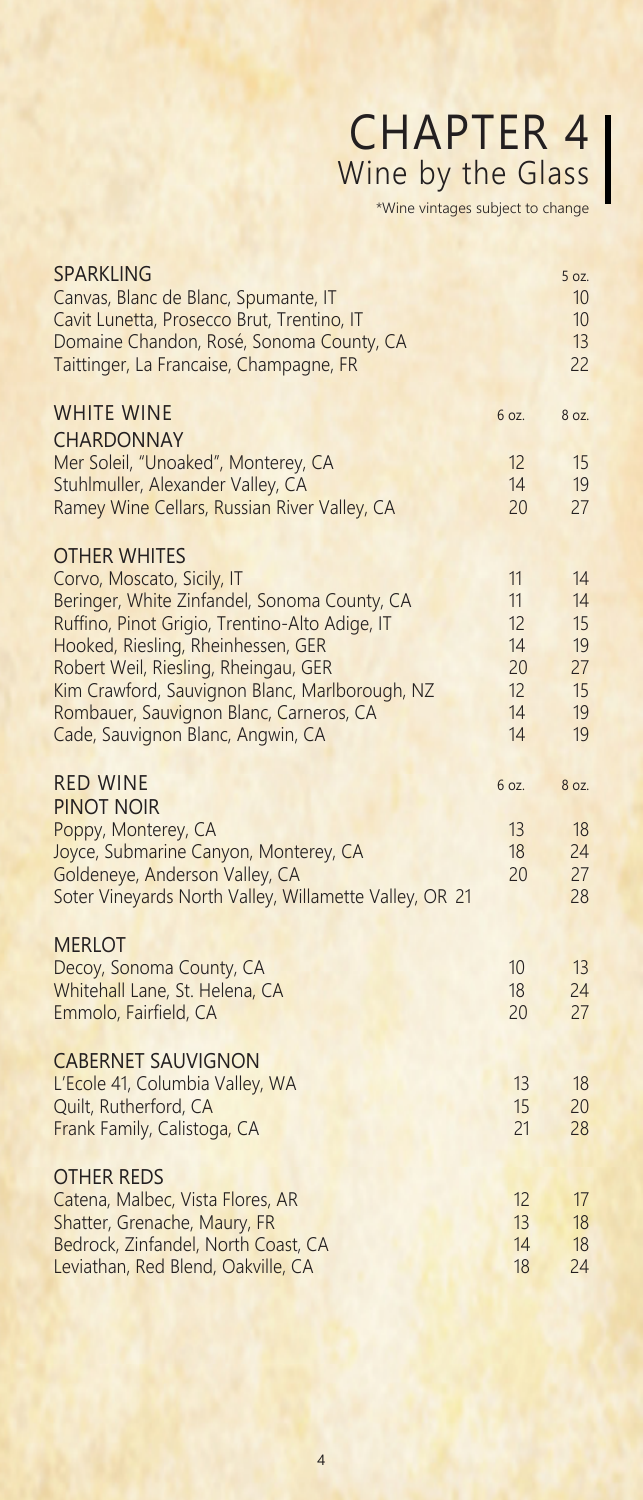# CHAPTER 5 Wine by the Bottle

\*Wine vintages subject to change

| <b>SPARKLING</b><br>Villa Sandi, Prosecco, Veneto, IT<br>Domaine Chandon, Rosé, CA<br>Malvira' Rive Gauche Sparkling Nebbiolo Rose, IT<br>Taittinger, "La Francaise", Champagne, FR<br>Veuve Clicquot, Champagne, Reims, FR                                                                                                                                                                                                                                                                                                                                                                          | 52<br>58<br>60<br>110<br>150                                               |
|------------------------------------------------------------------------------------------------------------------------------------------------------------------------------------------------------------------------------------------------------------------------------------------------------------------------------------------------------------------------------------------------------------------------------------------------------------------------------------------------------------------------------------------------------------------------------------------------------|----------------------------------------------------------------------------|
| <b>WHITE WINE</b><br><b>CHARDONNAY</b><br>Mer Soleil, "Unoaked", Monterey, CA<br>Stuhlmuller, Alexander Valley, CA<br>Ramey Wine Cellars, Russian River Valley, CA<br>Rombauer, Carneros, CA<br>Far Niente, Oakville, CA<br>Jayson, Calistoga, CA                                                                                                                                                                                                                                                                                                                                                    | 52<br>62<br>92<br>105<br>120<br>120                                        |
| <b>SAUVIGNON BLANC</b><br>Kim Crawford, Sauvignon Blanc, Marlborough, NZ<br>Rombauer, North Coast, CA<br>Momo, Marlborough, NZ<br>Cade, Angwin, CA<br>Craggy Range, Martinborough, NZ<br>Blank Stare, Russian River Valley, Sonoma, CA<br>Domaine Pastou La Cote de Sury Sancerre, Loire Valley, FR<br>Grgich Hills, Fume Blanc, Rutherford, CA<br>Kenzo, Asatsuyu, Napa Valley, CA                                                                                                                                                                                                                  | 52<br>62<br>62<br>62<br>70<br>90<br>90<br>112<br>180                       |
| <b>OTHER WHITES</b><br>Corvo, Moscato, Sicily, IT<br>Beringer, White Zinfandel, Sonoma County, CA<br>Ruffino, Pinot Grigio, Trentino-Alto Adige, IT<br>Hooked, Riesling, Rheinhessen, GER<br>Zilliken Butterfly, Dry Riesling, Mosel, GER<br>Robert Weil, Riesling, Rheingau, GER<br>Laurenz, Grüner Veltliner, Kremstal, AU<br>Yalumba, Viognier, Barossa Valley, AU<br>Elk Cove, Pinot Blanc, Willamette Valley, OR<br>Ken Wright, Pinot Blanc, Willamette Valley, OR<br>Greywacke, Pinot Gris, Marlborough, NZ<br>Schlumberger, Gewurztraminer, Alsace, FR<br>Grgich Hills, Rosé, Napa Valley, CA | 48<br>48<br>52<br>62<br>68<br>90<br>54<br>66<br>60<br>78<br>68<br>82<br>90 |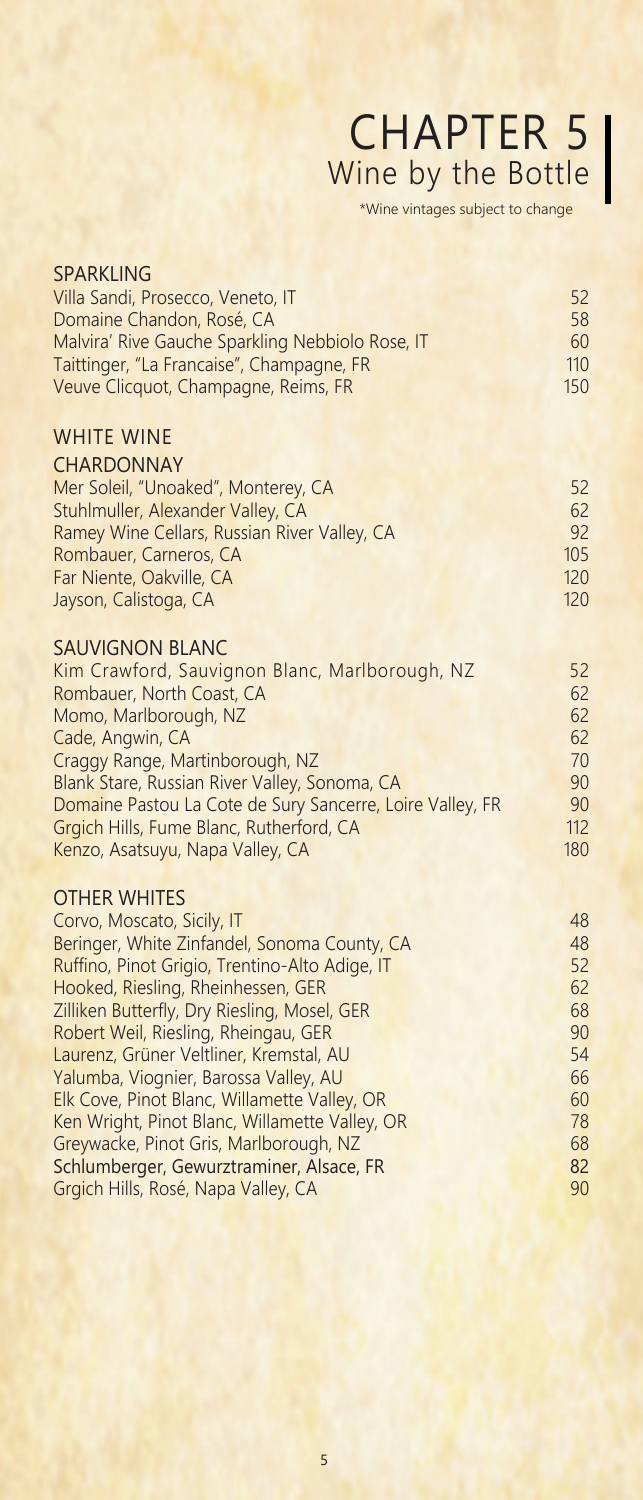## CHAPTER 5 Wine by the Bottle

\*Wine vintages subject to change

| <b>RED WINE</b><br><b>PINOT NOIR</b><br>Poppy, Monterey, CA<br>Joyce, Submarine Canyon, Monterey, CA<br>Frédéric Magnien Bourgogne Rouge, Burgundy, FR<br>Goldeneye, Anderson Valley, CA<br>Belle Glos, Clark & Telephone, Santa Maria Valley, CA<br>Soter Vineyards, North Valley, Willamette Valley, OR<br>Raen, "Home Field Vineyard", Sebastopol, CA<br>Coup De Foudre, St. Helena, CA | 60<br>80<br>82<br>90<br>90<br>94<br>200<br>300           |
|--------------------------------------------------------------------------------------------------------------------------------------------------------------------------------------------------------------------------------------------------------------------------------------------------------------------------------------------------------------------------------------------|----------------------------------------------------------|
| <b>MERLOT</b><br>Decoy, Sonoma County, CA<br>Whitehall Lane, St. Helena, CA<br>Emmolo, Fairfield, CA<br>Twomey, Russian River Valley, CA                                                                                                                                                                                                                                                   | 56<br>80<br>90<br>135                                    |
| <b>CABERNET SAUVIGNON</b><br>L'Ecole 41, Columbia Valley, WA<br>Quilt, Rutherford, CA<br>Frank Family, Calistoga, CA<br>Stuhlmuller, Alexander Valley, CA<br>Hall, St. Helena, CA<br>Heitz Cellar, St. Helena, CA<br>Groth, Oakville, CA<br>Faust, Oakville, CA<br>Coup De Foudre, Calistoga, CA                                                                                           | 60<br>68<br>94<br>105<br>120<br>120<br>135<br>150<br>240 |
| <b>OTHER REDS</b><br>Catena, Malbec, Vista Flores, AR<br>Shatter, Grenache, Maury, FR<br>Beckman Estate, Grenache, Santa Ynez Valley, CA<br>LeVigne Cabernet Sangiovese, Paso Robles, CA<br>Ostatu Crianza, Rioja Alavesa, ESP<br>Bedrock, Zinfandel, North Coast, CA<br>Innocent Bystander, Syrah, Yarra Valley, AU                                                                       | 56<br>60<br>76<br>68<br>68<br>62<br>65                   |
| <b>RED BLENDS</b><br>Fifth Moon, Edna Valley, CA<br>Smoke & Mirrors, Oakland, CA<br>Paraduxx, Napa Valley, CA<br>Leviathan, Oakville, CA<br>Machete, St. Helena, CA<br>Vocal Sabroso, Enz Vineyard, Lime Kiln Valley, CA<br>The Prisoner, Calistoga, CA<br>Clos De Betz, Columbia Valley, WA                                                                                               | 60<br>68<br>74<br>80<br>100<br>105<br>115<br>130         |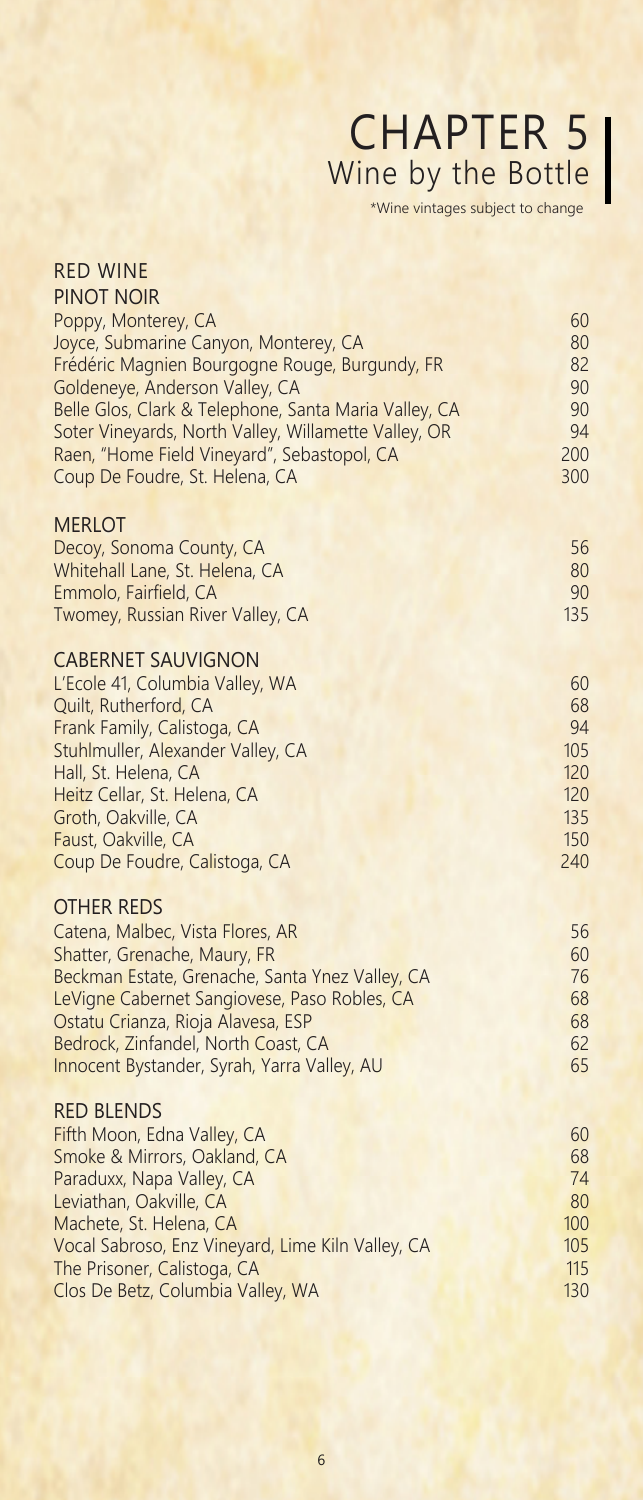# CHAPTER 6 Flights

| <b>Port Wine Flight</b><br>sandeman reserve   taylor fladgate   fonseca 20 yr                | .75 oz. pour<br>20 |
|----------------------------------------------------------------------------------------------|--------------------|
| <b>Sake Flight</b><br>wakaebisu   sawanoi   wakatake onikoroshi                              | 22                 |
| <b>Irish Whiskey Flight</b><br>green spot 12 yr   red breast 12 yr   teeling small batch     | 25                 |
| Japanese Whisky Flight<br>tottori blended   yama 8 goddess   kurayoshi 12 yr                 | 30                 |
| <b>Tequila Flight</b><br>don julio 1942   clase azul reposado   espolon añejo bourbon barrel | 30                 |
| <b>Balvenie Scotch Flight</b><br>caribbean cask 14 yr   doublewood 12 yr   peat week 14 yr   | 30                 |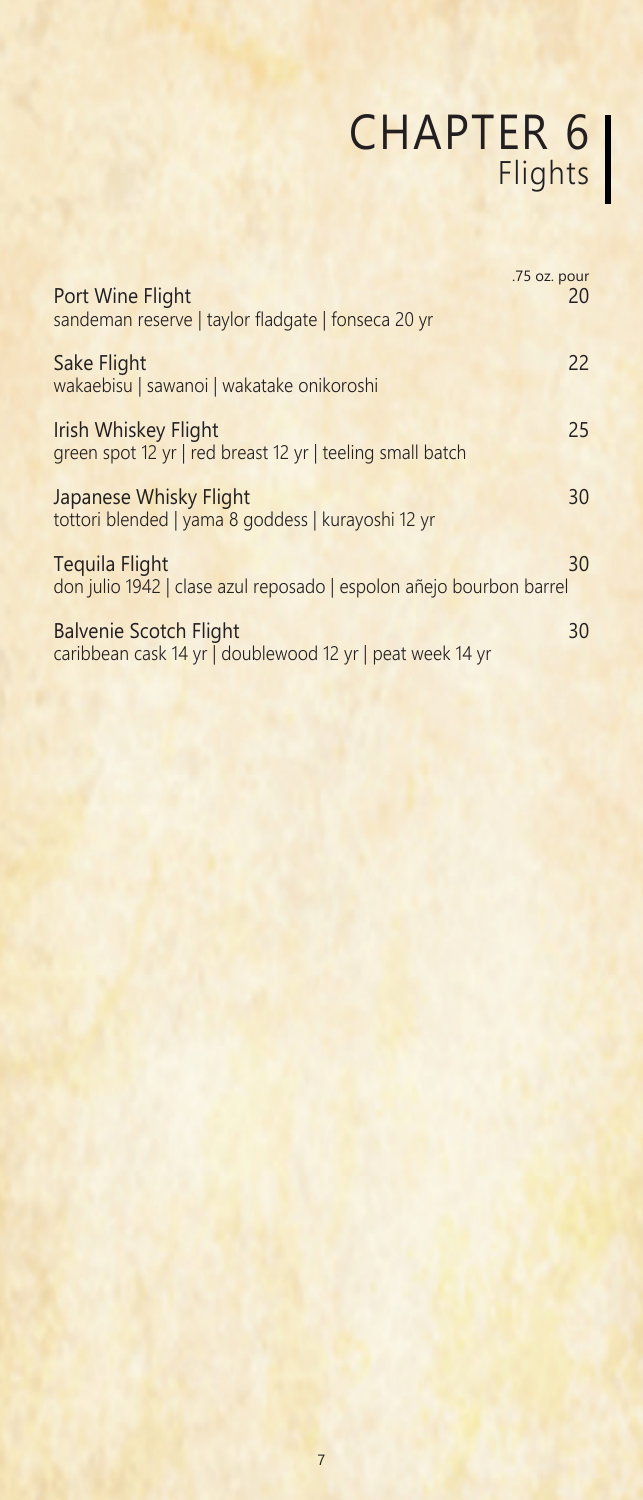### CHAPTER 7 Premium Sake

|                                                                                                                                                                                                                                                                                                             | 3oz.<br><b>GLASS</b> | 80z.<br><b>CARAFE</b> | 24oz.<br><b>BOTTLE</b> |
|-------------------------------------------------------------------------------------------------------------------------------------------------------------------------------------------------------------------------------------------------------------------------------------------------------------|----------------------|-----------------------|------------------------|
| Kubota Hekjiyu (Daiginjo)<br>"Super Premium". Fresh, bright, and impactful taste with hints of                                                                                                                                                                                                              | 11                   | 30                    | 89                     |
| nutmeg, pear and grape. A little sweet smelling and fragrant with a<br>smooth finish.                                                                                                                                                                                                                       |                      |                       |                        |
| Kubota Koujyu (Tokubetsu Junmai)<br>A rich fragrant and robust nose with a pronounced ricey palate.                                                                                                                                                                                                         | 9                    | 24                    | 71                     |
| Rihaku Dreamy Clouds (Nigori)<br>Milky white unstrained sake. Sweet and fruity tart finish.                                                                                                                                                                                                                 | 11                   | 30                    | 89                     |
| Matsuno Midori (Junmai Daiginjo)<br>Elegant fruity aroma with plenty of "umami" creates a well<br>balanced taste.                                                                                                                                                                                           | 13                   | 36                    | 107                    |
| Kubota Manjyu (Daiginjo)<br>This is one of the most sought after Daiginjo in Japan. The nose<br>is a clever balance of honeysuckle and tuberose. The first sip<br>spells the strength in clarity of this sake. Subtle flavors of fuji apple<br>and tart pear dance through the cleanest mouth in the world. |                      |                       | 150                    |
| Wakaebisu Ninja (Junmai)<br>Light and smooth. Very dry. Traditional style of sake with<br>dry grain and creamy aroma. Nicely balanced sake with<br>expensive savory flavor.                                                                                                                                 |                      | 23                    | 68                     |
| Sawanoi Fountain of Tokyo (Ginjo)<br>Flavorful, light and smooth. A dry sake. Well balanced,<br>fruity and floral aroma with a savory taste. Clean and<br>delicate on the palate.                                                                                                                           |                      | 24                    | 73                     |
| Wakatake Onikoroshi Demon Slayer (Daiginjo)<br>A beautifully round and alluring sake with a silky deep<br>taste, superb acidity and slight sweetness stemming<br>from the elegant fruity aroma.                                                                                                             |                      | 33                    | 98                     |
|                                                                                                                                                                                                                                                                                                             | 3oz.<br><b>GLASS</b> |                       | 10oz.<br><b>BOTTLE</b> |
| Hana Hou Shu Sparkling<br>Light and refreshing. Infused with rose petal and hibiscus.                                                                                                                                                                                                                       | 8                    |                       | 27                     |
| Hakushika Tanuki Sake (Junmai<br>Served hot, this sake is dry with a refreshingly crisp finish.<br>Tanuki is brewed with select domestically produced rice and<br>"miyamizu", Nishinomiya's famous water, known as one of                                                                                   | 10                   |                       |                        |

the best waters in Japan for creating delicious sake.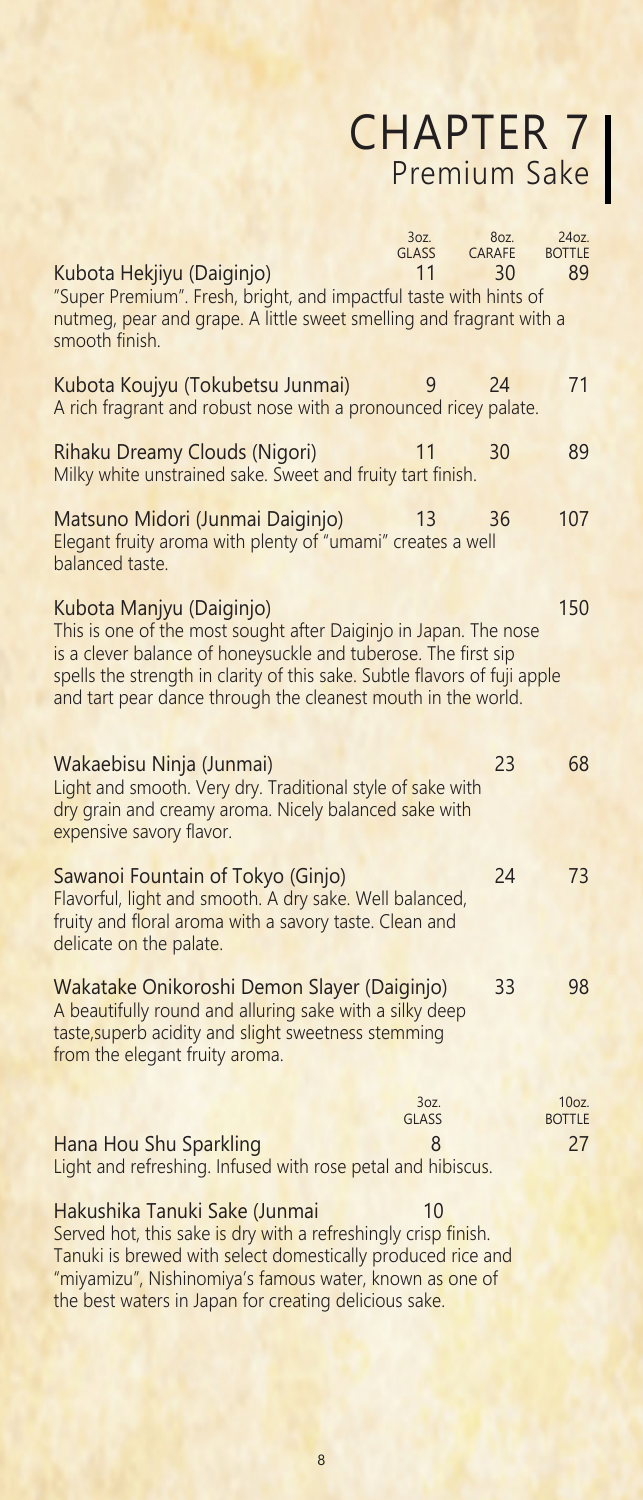### CHAPTER 8 Japanese Whisky & Shochu

|                                                | 2oz.<br><b>GLASS</b> |
|------------------------------------------------|----------------------|
| <b>JAPANESE WHISKY</b>                         |                      |
| Akashi                                         | 13                   |
| <b>Tottori</b>                                 | 20                   |
| <b>Tottori Ex-Bourbon Barrel</b>               | 22                   |
| Kurayoshi 12 Yr                                | 28                   |
| Kurayoshi 18 Yr                                | 55                   |
| Hakushu 12 Yr                                  | 33                   |
|                                                |                      |
| <b>SHOCHU</b>                                  |                      |
| Satsuma Godai                                  | 8                    |
| Distilled from 83% sweet potato and 17% rice   |                      |
|                                                |                      |
| lichiko                                        | 10                   |
| Distilled from 100% barley                     |                      |
|                                                |                      |
| Namihana Shochu Haleiwa Hawaii                 | 20                   |
| Distilled from purple Okinawan potato and rice |                      |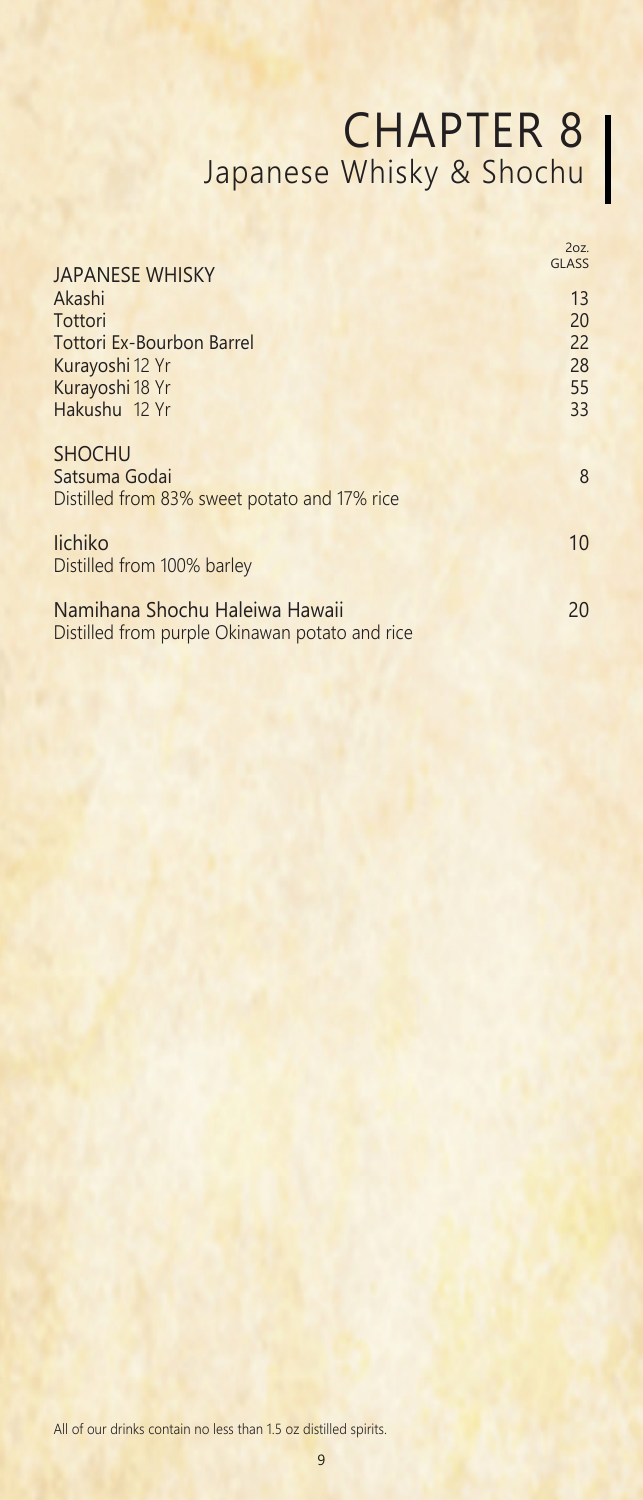# CHAPTER 9 Spirits

| <b>VODKA</b><br>"If life gives you lemons, add Vodka" ~unknown<br><b>Skyy</b><br>Tito's Handmade<br>Pau Maui<br>Absolut original   raspberri   mandarin   peppar   vanilla<br>Ciroc original   pineapple<br><b>Effen Black Cherry</b><br>Ketel One original   citroen<br><b>Belvedere</b><br><b>Grey Goose</b><br>Stolichnaya Elite                                                                             |                | 11<br>12<br>12<br>13<br>15<br>13<br>16<br>15<br>15<br>17                   |
|-----------------------------------------------------------------------------------------------------------------------------------------------------------------------------------------------------------------------------------------------------------------------------------------------------------------------------------------------------------------------------------------------------------------|----------------|----------------------------------------------------------------------------|
| <b>GIN</b><br>"The Gin and Tonic has saved more English lives and minds than all the doc-<br>tors in the Empire" ~ Winston Churchill                                                                                                                                                                                                                                                                            |                |                                                                            |
| <b>Tanqueray</b><br><b>Tanqueray Rangpur</b><br>Tanqueray 10<br>The Botanist<br>Plymouth<br><b>Bombay Sapphire</b><br>Hendrick's                                                                                                                                                                                                                                                                                |                | 12<br>13<br>13<br>15<br>13<br>14<br>15                                     |
| <b>TEQUILA</b><br>"Take life with a grain of salta slice of lime, and a shot of Tequila" ~unknown<br><b>Jose Cuervo Especial Gold</b><br>1800 Reposado<br>Milagro Reposado<br><b>Avion Silver</b><br>Sauza Tres Generaciones Añejo<br>Don Julio blanco reposado   añejo<br>Patron silver   reposado   añejo<br>Clase Azul Reposado<br>Espolon Añejo (Bourbon Barrel)<br>Don Julio 1942 Añejo                    | 17   18   18   | 11<br>13<br>13<br>15<br>15<br>15<br>21<br>21<br>25                         |
| <b>RUM</b><br>"Time flies when your having RUM!" ~Erik Voskam<br><b>Bacardi</b><br><b>Bacardi Limon</b><br>Captain Morgan<br>Gosling<br>Hana Bay Dark<br>Malibu<br><b>Myers's Dark</b><br>Koloa white   dark   cacao<br><b>Mount Gay Black Barrel</b><br><b>Mount Gay Eclipse</b><br>Pyrat XO<br>Zaya 12 yr<br>Zacapa<br>Koloa Aged Reserve<br>All of our drinks contain no less than 1.5 oz distilled spirits. | $12$   14   12 | 11<br>11<br>12<br>11<br>11<br>11<br>12<br>12<br>12<br>13<br>13<br>16<br>16 |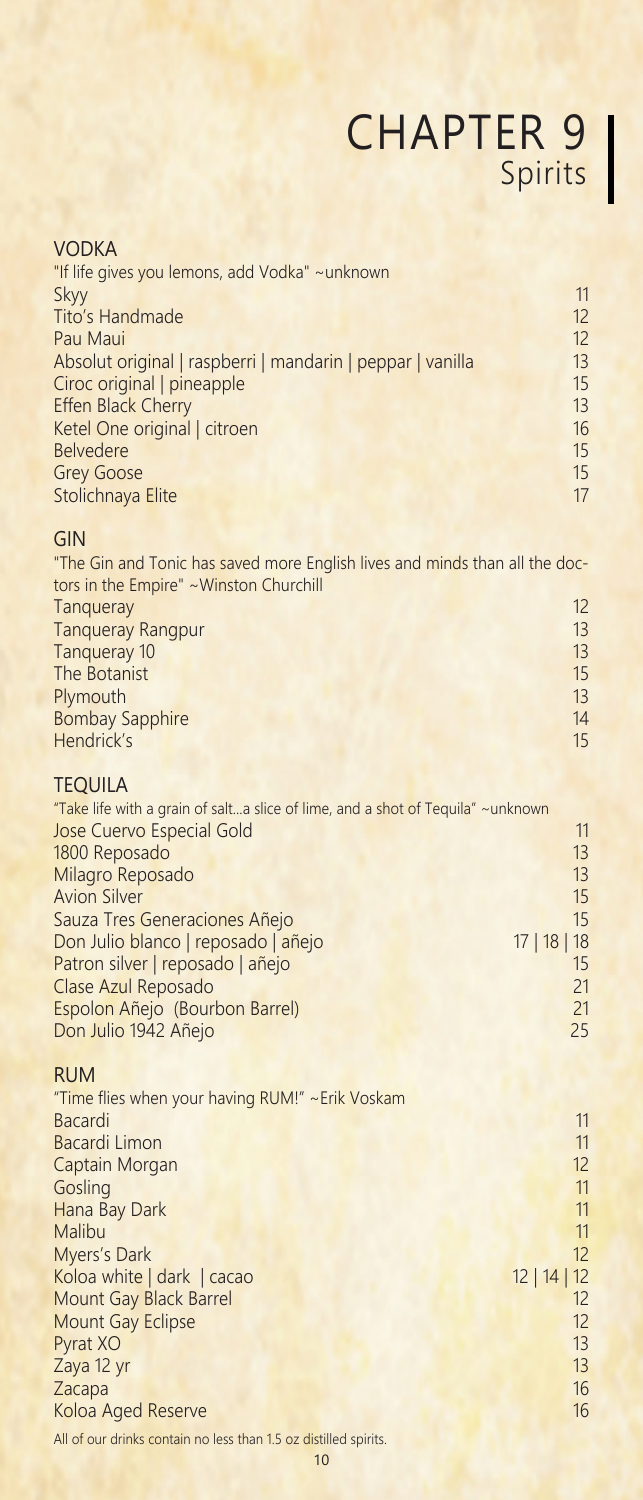# CHAPTER 9 Spirits

### COGNAC & ARMAGNAC

| "Mike Hammer drinks Beer because I can't spell Cognac" ~ Mickey Spillane |     |
|--------------------------------------------------------------------------|-----|
| Courvoisier VS 5 yr                                                      | 15  |
| Courvoisier VSOP 5-10 yr                                                 | 15  |
| Hardy XO 20 yr                                                           | 17  |
| Hennessy VS 20 yr                                                        | 17  |
| Remy Martin VSOP 7-10 yr                                                 | 20  |
| Courvoisier XO 20 yr                                                     | 22  |
| Martell Cordon Bleu 20 yr                                                | 26  |
| Remy Martin XO 20 yr                                                     | 28  |
| Hennessy XO 20 yr                                                        | 30  |
| Remy Martin Louis XIII 50 yr                                             | 290 |
|                                                                          |     |

### SPECIALTY RYE & BOURBONS

| "Too much of anything is bad, but too much Whiskey is barely enough" ~Mark Twain |     |
|----------------------------------------------------------------------------------|-----|
| <b>EH Taylor Straight Rye</b>                                                    | 23  |
| <b>WhistlePig Rye</b>                                                            | 20  |
| <b>Buffalo Trace</b>                                                             | 13  |
| Eagle Rare                                                                       | 14  |
| <b>Knob Creek</b>                                                                | 14  |
| Maker's Mark                                                                     | 15  |
| Templeton 6 yr                                                                   | 16  |
| <b>Basil Hayden's</b>                                                            | 18  |
| <b>Woodford Reserve</b>                                                          | 18  |
| Baker's                                                                          | 20  |
| <b>EH Taylor Single Barrel</b>                                                   | 23  |
| Booker's                                                                         | 25  |
| Pappy Van Winkle 10 yr                                                           | 88  |
| Pappy Van Winkle 12 yr                                                           | 110 |
| <b>WhistlePig Boss Hog The Black Prince</b>                                      | 200 |
| <b>WhistlePig Boss Hog 5th Edition</b>                                           | 220 |

#### SINGLE MALT SCOTCH

| "One good thing about rain in Scotland, most of it ends up as Scotch" ~Peter Alliss |              |
|-------------------------------------------------------------------------------------|--------------|
| Glenfiddich 12 yr                                                                   | 17           |
| Glenkinchie 12 yr                                                                   | 17           |
| Glenlivet 12 yr   18 yr                                                             | $17 \mid 25$ |
| Cardhu                                                                              | 18           |
| Glenmorangie 10 yr                                                                  | 18           |
| Talisker 10 yr                                                                      | 19           |
| Lagavulin                                                                           | 21           |
| Oban 14 yr                                                                          | 21           |
| Macallan 12 yr   18 yr                                                              | 45           |

#### BLENDED SCOTCH

"The only thing better than one of my songs is one of my songs with a glass of Scotch" ~Jackie Gleason Dewar's 12 yr 13 Chivas Regal 12 yr | 18 yr<br>
Johnnie Walker black | gold | blue 17 | 20 | 45 Johnnie Walker black | gold | blue

#### IRISH WHISKEY

| "What whiskey will not cure, there is no cure for" ~unknown |    |
|-------------------------------------------------------------|----|
| Jameson                                                     | 13 |
| <b>Teeling Small Batch</b>                                  | 14 |
| Green Spot 12 yr                                            | 17 |
| Red Breast 12 yr                                            | 18 |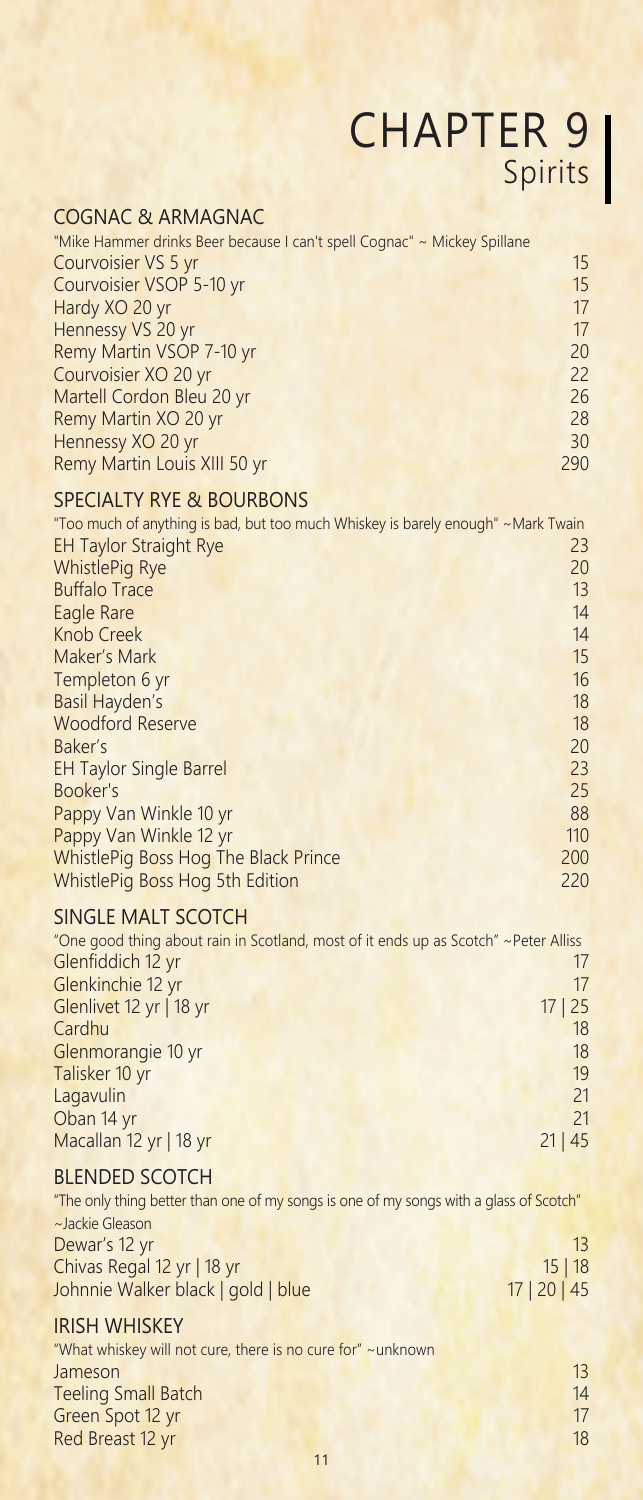### CHAPTER 10 Ports, Dessert Wine & Cordials

| <b>SHERRY</b><br>Dry Sack<br><b>Tio Pepe</b><br><b>Harveys Bristol Cream</b>                                                                                                     | 3 oz.<br>8<br>9<br>10                              |
|----------------------------------------------------------------------------------------------------------------------------------------------------------------------------------|----------------------------------------------------|
| <b>PORTS &amp; DESSERT WINE</b><br>Château Graves<br><b>Taylor Fladgate</b><br>Sandeman Reserve<br>Broad Bent Madiera 10 yr<br>Fonseca 20 yr                                     | 14<br>15<br>17<br>18<br>21                         |
| <b>CORDIALS</b><br><b>Fernet Branca</b><br>Frangelico<br>Jägermeister<br><b>Bailey's Irish Cream</b><br>Campari<br>Goldschläger<br>Drambuie<br><b>Grand Marnier</b><br>Disaronno | 12<br>12<br>12<br>13<br>14<br>14<br>14<br>15<br>15 |